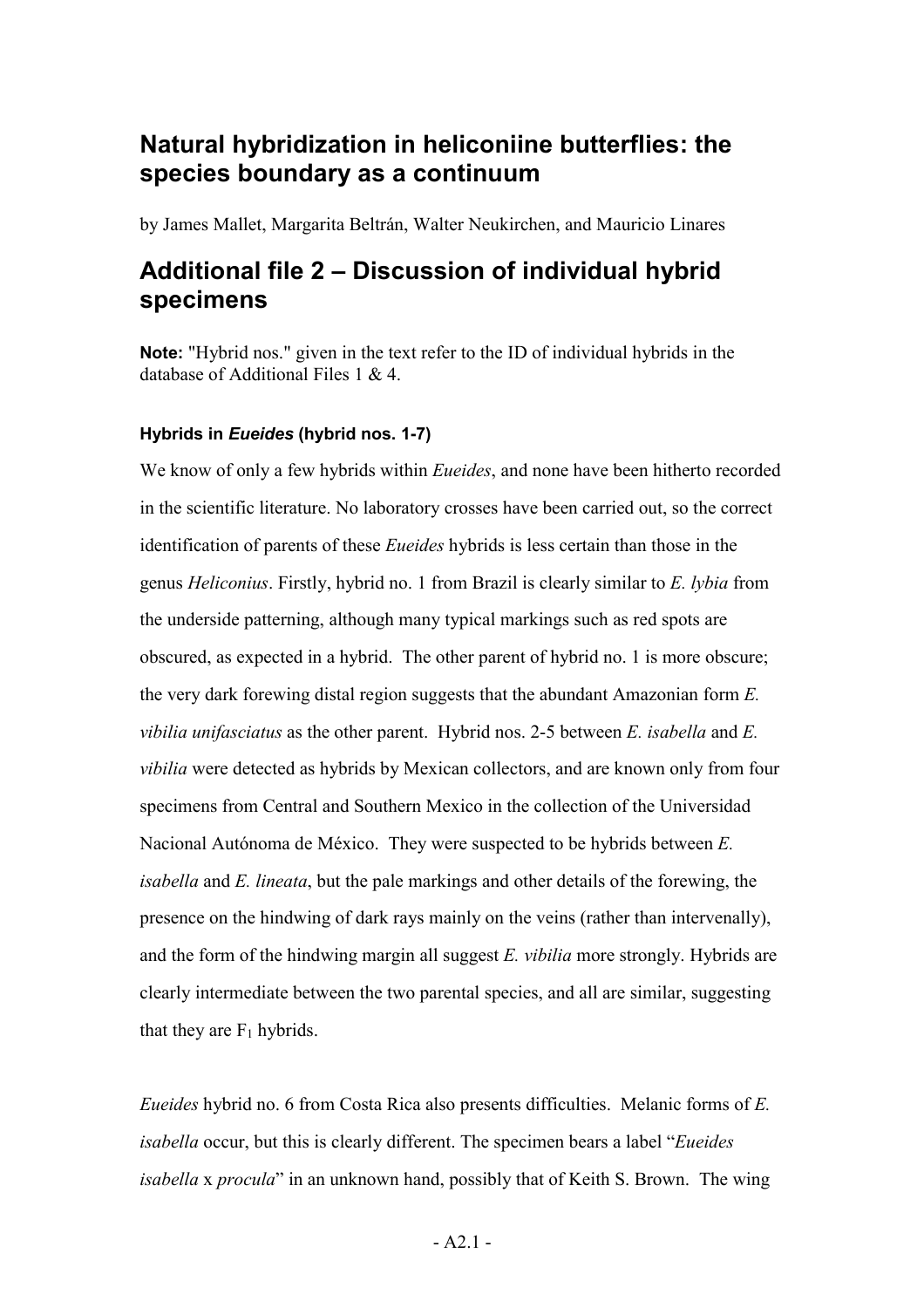shape, broad orange anal streak on the upperside forewing and the yellow costal streak on the hindwing all suggest *isabella*. The *procula* characteristics include rounded, indistinct forewing spots, hindwing yellow costal streak shortened to a pale basal spot (*procula* has a white spot here), intervenal submarginal hindwing spots on the underside that show up on the upperside through the wing tip, but not at the base, the intervenal submarginal underside hindwing spots that are rounded, and not so flat or as near the edge as in *isabella*, and the orange cell streak of the forewing underside that is mainly costal, rather than anal as in *isabella*. Finally, the male hybrid 7 from SE Brazil is clearly related to *Eueides pavana*, but has very orange forewings and lacks the prominent intervenal black rays on the hindwing. It seems fairly clear that it is a hybrid with *E. vibilia vibilia*, the males of which have orange forewing bars.

Unlike *Heliconius*, *Eueides* are drab and not favoured by collectors, and the similarity of their colour patterns may mean that hybridization in other species has been missed. Their colour patterns also make it difficult to decide which species are parents without further information. We predict that hybridization within *Eueides* is rather commoner than current records demonstrate, because of the difficulty of detecting hybrids between such similar species.

### **Hybrids involving "silvaniform"** *Heliconius* **(hybrid nos. 8-28)**

Hybrids between and other *Heliconius* are readily recognized because their mimetic patterns become very disturbed. The yellow and brown ithomiine mimicry rings to which the silvaniforms belong are very different from the other crimson/orange and yellow heliconiine mimicry rings. Only two hybrids (nos. 21 & 22) have been found between any pair of ithomiine-mimicking silvaniform species, though this is likely an underestimate of the true level of hybridization between these similar appearing and closely related forms. In view of the confusion surrounding the species status of the silvaniforms, some of which are highly polymorphic, it would not be surprising if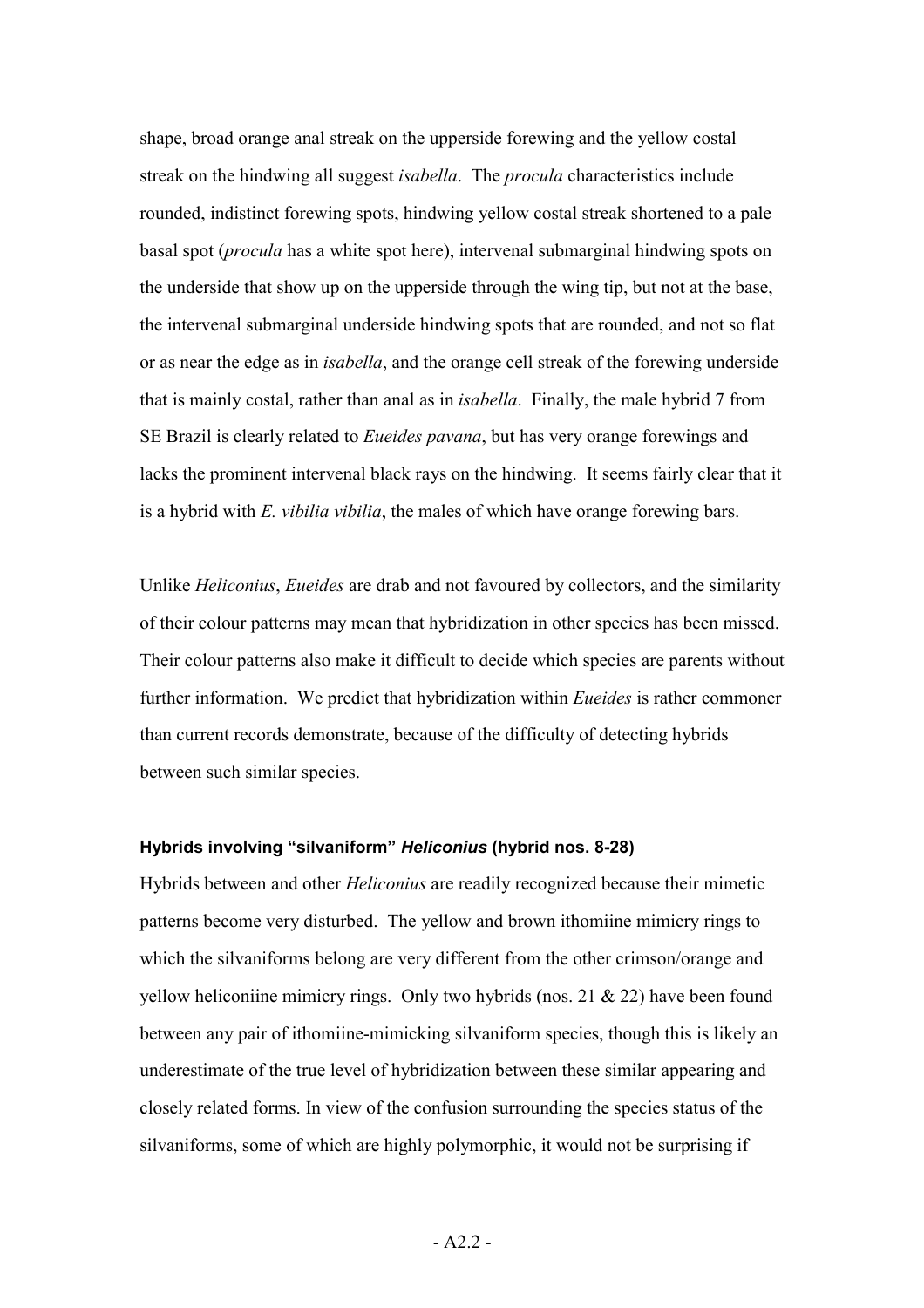some of the many aberrant forms among silvaniforms [1] were not produced by additional cryptic hybridization.

The remainder of the hybrids in this group are either between the red-marked silvaniform subgroup species *H. elevatus* and *H. besckei* and ithomiine-mimicking silvaniforms (nos. 14-16, 23-28), or between silvaniform species and *H. melpomene* (nos. 8-13, 17-20).

Inferences about parentage of these specimens are problematic, because the hybrids appear to be extremely rare, so that only a single specimen is known for most of the forms. For hybrid nos. 18-22 we have after careful consideration accepted the judgment of Brown [1] who reported such specimens in his review of silvaniform systematics (and to which we have added similar forms). Hybrid 11 is somewhat different from these others; it is a hybrid between a silvaniform and one of the two local rayed species, *elevatus* or *melpomene*. Its very rounded wing shape, the shape of the forewing bar, and other characteristics strongly suggest *melpomene* rather than *elevatus*, although the latter is more closely related to silvaniforms (Fig. 1; [2]). Similarly, the general darkness and the faint pale spotting in the forewing apex suggest that *H. numata aurora*, rather than another species from the area, is the silvaniform parent. Two hybrids involving a silvaniform and *H. elevatus* (nos. 14-15) have among the more dubious parentages on our list; we have seen only photos of these specimens, but we are almost certain they are hybrids. The only alternative would be that they were caused by rare mutations or variability within *H. elevatus*. If hybrids, they must represent backcrosses, because both are most similar to *H. elevatus*. Hybrid evidence for no. 15 is provided only by the a smeary red/brown forewing band in the position where *H. elevatus* is normally melanic; this is typical for certain hybrids with red-banded *H. melpomene* (for example with *ethilla* or *cydno*), but in this case it may be more likely from a more closely related silvaniform in which broken forewing bands often contain brown. Hybrid 14 is more unusual,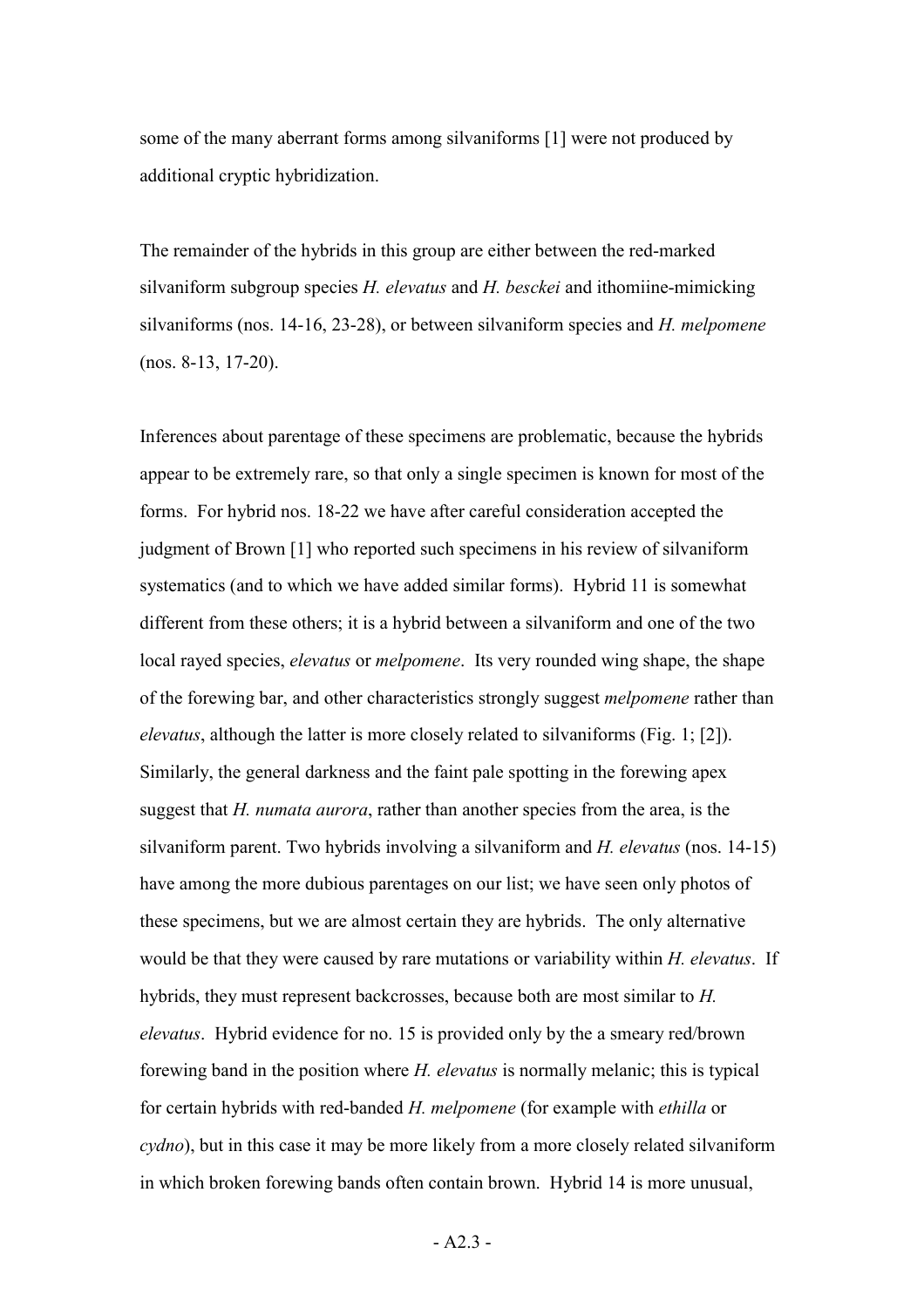having very undulate distal wing margins (typical of silvaniforms such as *hecale*) as well as an extraordinary (for this area and mimetic group) broken yellow forewing band (again typical of a number of silvaniforms). Unfortunately, we know of no collections of *elevatus* or other *Heliconius* from Puerto Inírida with which to compare this solitary specimen, so it remains enigmatic. These two hybrids are included as "possibles", because it would not be at all surprising that *H. elevatus*, included within the silvaniform group (see Fig. 1), hybridizes with other members of the group. In contrast, a Bolivian specimen in the Vienna Museum (hybrid no. 16) has a much clearer status: it is labeled "*H. quitalenus sisyphus* x *H. melpomene penelope*" and has a variety of intermediate characters which point clearly to it being an unusual hybrid; Andrew Brower, who photographed this specimen, stated (*in litt.*, 1 July 2000) "I think it is pretty clearly a *hecale* x *elevatus* [hybrid]," an opinion with which we concur.

A number of hybrids in this group are found between *H. melpomene* and the silvaniforms *H. numata* or *H. ethilla* (nos. 8-11, 17-20, respectively). These extremely rare phenotypes have silvaniform patterns, and often sport unusual smeared orange forewing bands and other pattern disturbances. The orange forewing bands in most of these specimens (nos. 8, 17-20) have almost certainly been obtained from the redbanded *H. melpomene melpomene* which occurs in the areas of capture. The remaining hybrids (nos. 9-11) lack orange forewing bands, as expected, since their parents are from *melpomene* races with yellow forewing bands. Most of the specimens are probably  $F_1$  hybrids; however, hybrid nos. 19 and 20 both look most similar to their *ethilla* parent, and we interpret them as backcrosses to *ethilla* on the basis of similar backross phenotypes found in *cydno x melpomene* crosses (below).

Finally, hybrids between *Heliconius ethilla narcaea* and *H. besckei* are known from a number of locations in S.E. Brazil (nos. 23-28). There can be no doubt from the general silvaniform pattern, coupled with the orange forewing bar and the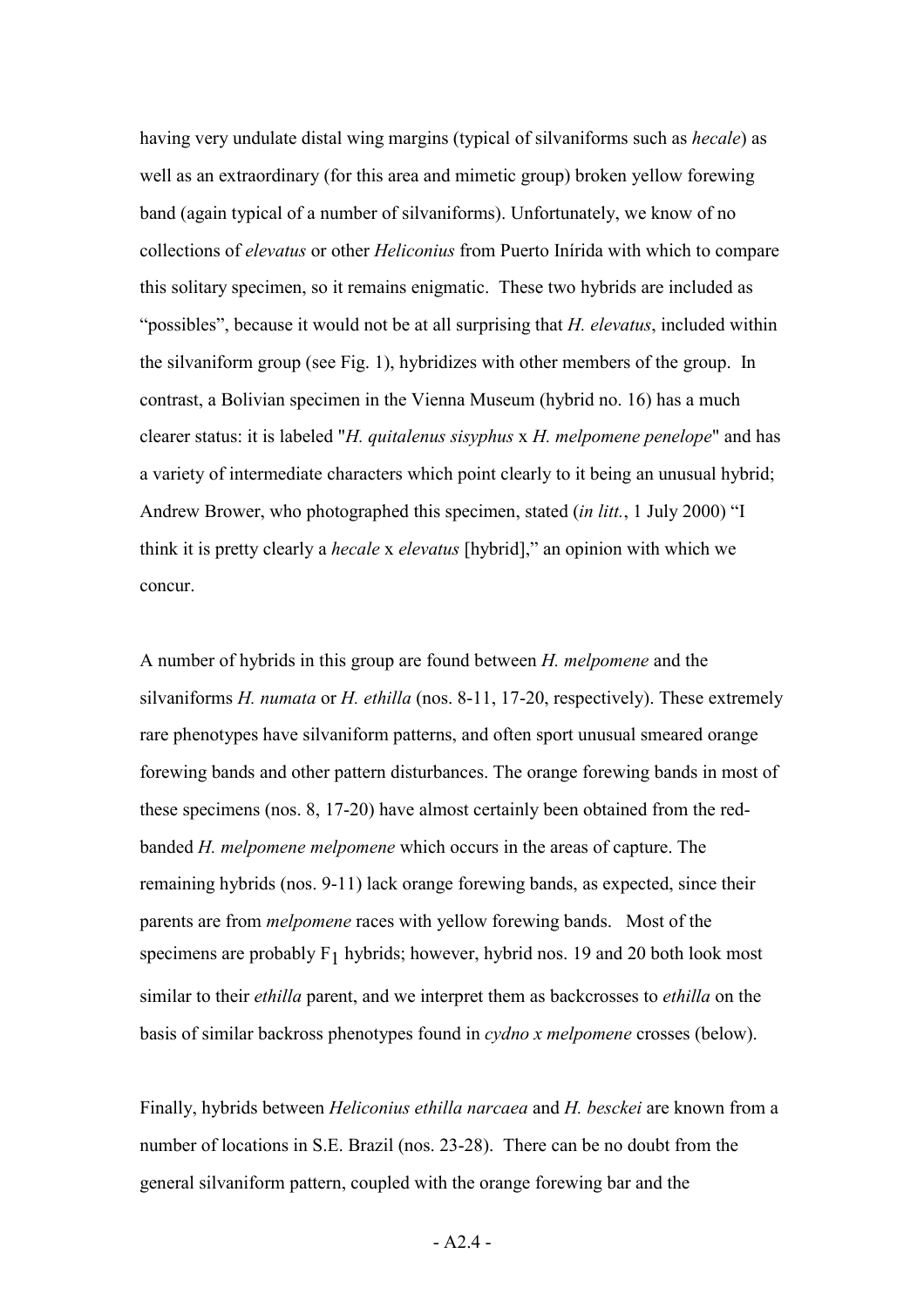submarginal pale loop, characteristic of *besckei*, on the hindwing underside, that these forms are indeed interspecific hybrids between *ethilla* and *besckei*. The hybrids are of both sexes, and nos. 23-27 are relatively homogeneous, suggesting that they are all F1 hybrids. Hybrid no. 28, however, shows a number of traits more similar to *besckei*, particularly dark forewings with very reduced orange-brown markings, and the yellow longditudinal forewing streak characteristic of *besckei*. The equivalent yellow forewing streak in *melpomene* is a recessive trait [3]; if this is also true in *besckei*, the specimen could only be produced in a backcross to *besckei*.

To date, we have no molecular evidence for interspecific hybridization within the silvaniforms or between silvaniforms and the *melpomene*/*cydno* group. However there is god laboratory evidence that crosses within the silvaniforms, and between the silvaniforms and *melpomene* group are possible. Lawrence E. Gilbert has produced unforced hybrids between *Heliconius ismenius* (a silvaniform) and other members of the silvaniform or *melpomene* groups (see [4]: Plate 1B; [5]: Table 30.1) in greenhouses at the University of Texas. In addition, Jean-Pierre Vesco (*in litt.*15 April 2001) has successfully crossed F1 hybrid males of *H. hecale* with *H. atthis* (both silvaniforms) with a strain of *H. melpomene* already containing an admixture of some genes from *cydno*, and also successfully backcrossed the male progeny to *hecale* (Table 1, Additional File 1). Thus even the most distant possible crosses in this section of the genus, between the *melpomene* and silvaniform groups, produce some viable and fertile offspring in the laboratory.

## **Hybrids involving** *Heliconius melpomene* **and** *H. cydno, H. heurippa***, or** *H. pachinus* **(hybrids 29-100)**

One of the two types of most abundant interspecific hybrids in collections are those between *Heliconius melpomene* and *H. cydno*. *Heliconius melpomene* is widespread in the neotropics, but *H. cydno* is restricted to the Eastern slopes of the Northern Andes westwards and southwards to the Pacific coastline in Ecuador, Colombia, and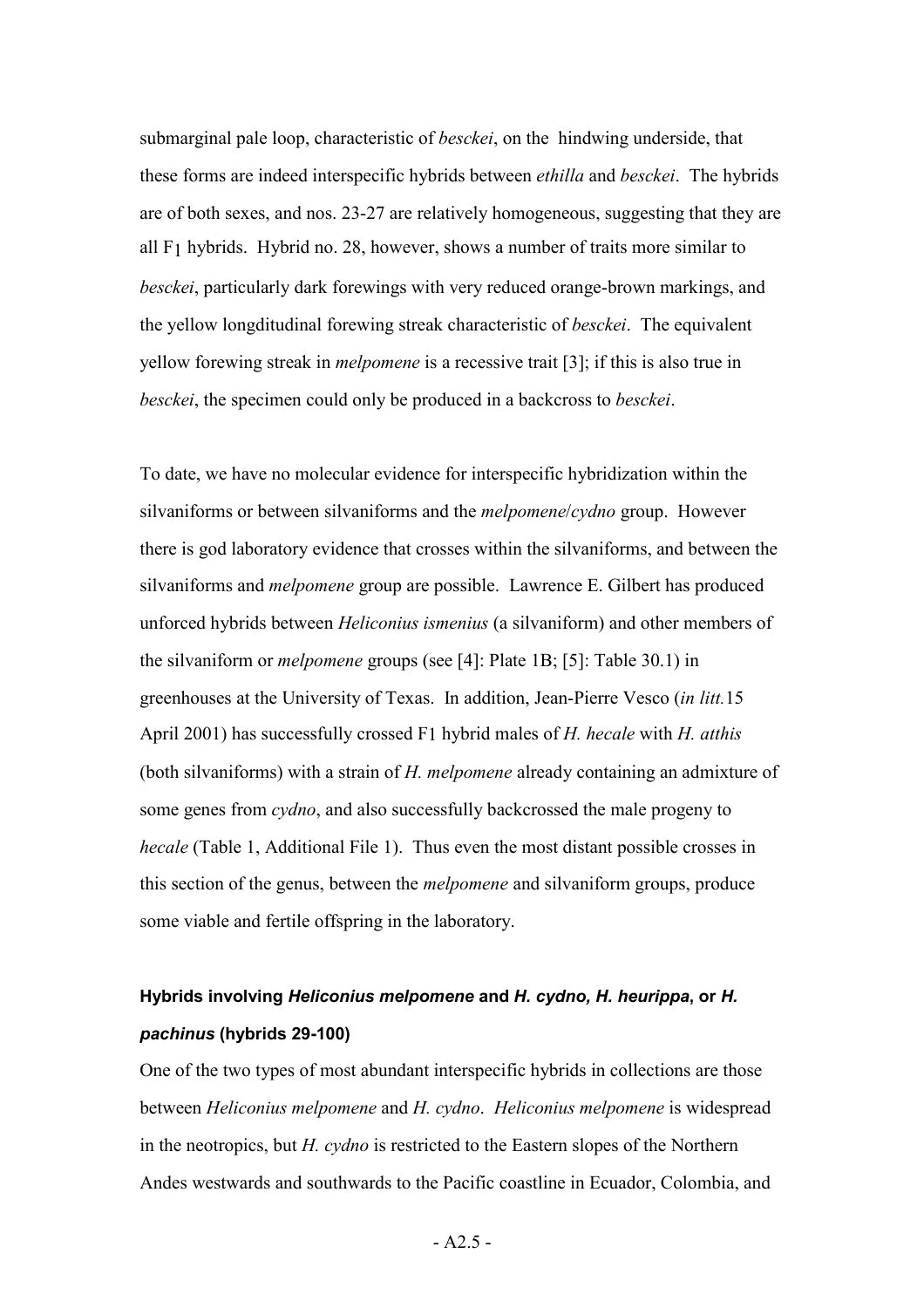Central America. Hybrids between *melpomene* and *cydno* are known from virtually wherever the two co-occur: Costa Rica, Panama, West Colombia, West Ecuador, the Magdalena Valley of Colombia, and on the eastern slopes of the Andes in Venezuela and Colombia (*melpomene* x *heurippa*). They have been collected on numerous occasions by many different people.

The key evidence for hybridization between these two species is intermediacy in pattern. Usually, they are recognized by the presence of both a white (or yellow) forewing band, as in *cydno*, and a red outer band, as in *melpomene*. There are usually many other intermediate characteristics; for example, in  $F_1$  hybrids and some backcrosses (e.g. hybrid no. 29), the paired brown underside marks on the hindwing are often reduced as compared to *H. cydno*, where these marks are normally found, and the pale hindwing bar of some races of *cydno* is absent, or expressed as a faint "shadow" (e.g. no. 45). We also have good laboratory evidence for the genetics of hybridization in this group. Hybrids and backcrosses between *melpomene* and *cydno* have been produced in Liverpool in the 1970s (Brakefield, unpublished), in Texas [4,6-8], in Colombia [6,9], in Panama [10-12], and in France (Jean-Pierre Vesco pers. comm., Additional File 1). In the laboratory, F1 hybrids are normally produced by a female *cydno* x male *melpomene*; the reciprocal cross seems much more difficult ([11]; L. Gilbert, M. Linares, pers. obs.). Hybrids can be of either sex, but mated female hybrids typically produce no eggs [11]. Males, however, are fertile, and can be backcrossed in either direction. Thus genes (except for mitochrondrial genes, or genes on the W chromosome, because females are heterogametic) are readily transferrable from one species to another, and molecular evidence for natural hybrids in the field and introgression of some nuclear genes has now been obtained [9,13,14].

Only four *cydno x melpomene* hybrids are known from Central America (nos. 29-32). Most are apparently backcrosses to *H. cydno*, judging from the very broad, *cydno*-like pale forewing band, ringed by a narrow red outer strip (nos. 29-30, 32). This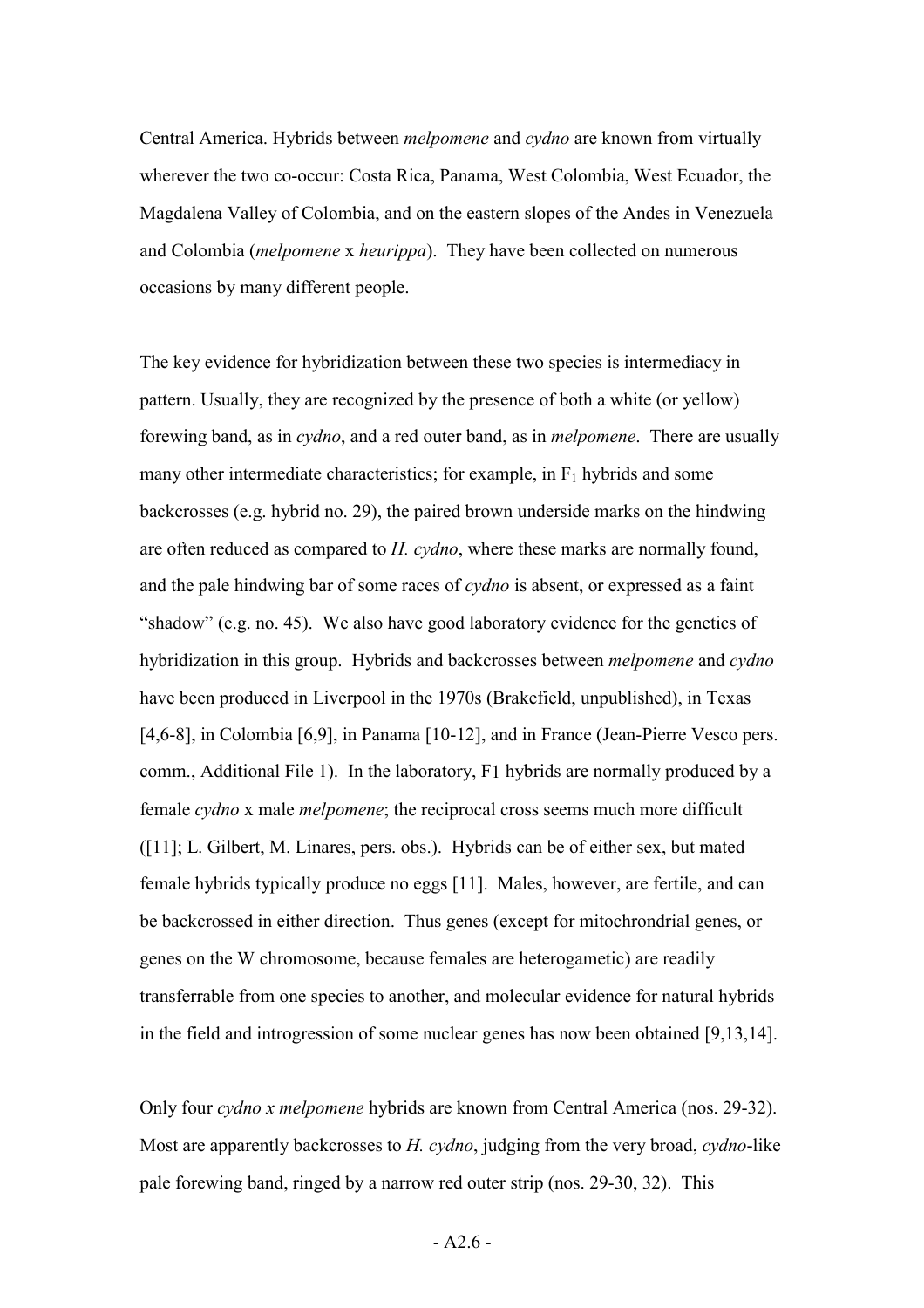phenotype is similar to that found in backcross hybrids between Amazonian and extra-Amazonian races of *Heliconius melpomene* [3,15]; here the colour pattern genotype is apparently homozygous for the pale-band allele  $N^N$ , i.e.  $N^N N^N B$ -, and this is readily reproduced in laboratory hybrids  $[12]$ . In contrast, inferred  $F_1$  hybrids (no. 31) represent  $N^N N^B B$ - genotypes, i.e. heterozygotes for the *N* locus [12]. Similar genotypes can be produced in crosses between races of *melpomene*: heterozygotes at locus *N* have a broader red band and a more or less suppressed pale band on the forewing [3,15]. The genetics of these colour pattern differences in *H. melpomene* are therefore well understood and have been mapped in *H. melpomene*, *H. numata*, *H. cydno* and *H. pachinus* [16-19]. Central Colombian (nos. 41-65) and Venezuelan hybrids (nos. 87-96) are similar to those from Central America, but more numerous in collections. F1, as well as backcross (to *cydno*) phenotypes appear frequently among these forms

There are also many hybrids known from western Colombia, i.e west of or in the westernmost Andes, near Cali (nos. 66-86). These hybrids are extraordinarily diverse, in part because of the huge local diversity of colour patterns in one of the parent species. *Heliconius cydno* in the Cali area has a three-way hybrid zone between a northern Cauca Valley form (*cydnides,* mimicking *H. eleuchia eleuchia*), a polymorphic southern Cauca subspecies (*weymeri* and f. *gustavi*) which mimicks the ithomiine *Elzunia humboldt* and *Heliconius erato chestertonii*, and a western form (*zelinde*) mimicking *Heliconius sapho chocoensis* and *H. eleuchia eleusinus* [20-22]*.*  Subspecies *zelinde* meets the three Cauca forms in upper parts of the pass through the Western Cordillera formed by the Río Dagua, forming a three-way hybrid zone in *H. cydno* [6,20,23]. The Cauca Valley at this latitude lacks *H. melpomene*, but *melpomene* is found to the west of the cordillera, and meets *H. cydno* in the Dagua valley pass, thus enabling interspecific hybridization with a huge diversity of four *H. cydno* forms and their intraspecific hybrids. It may be no accident that hybrids are common from this region; if reinforcement has occurred, the presence of *cydno*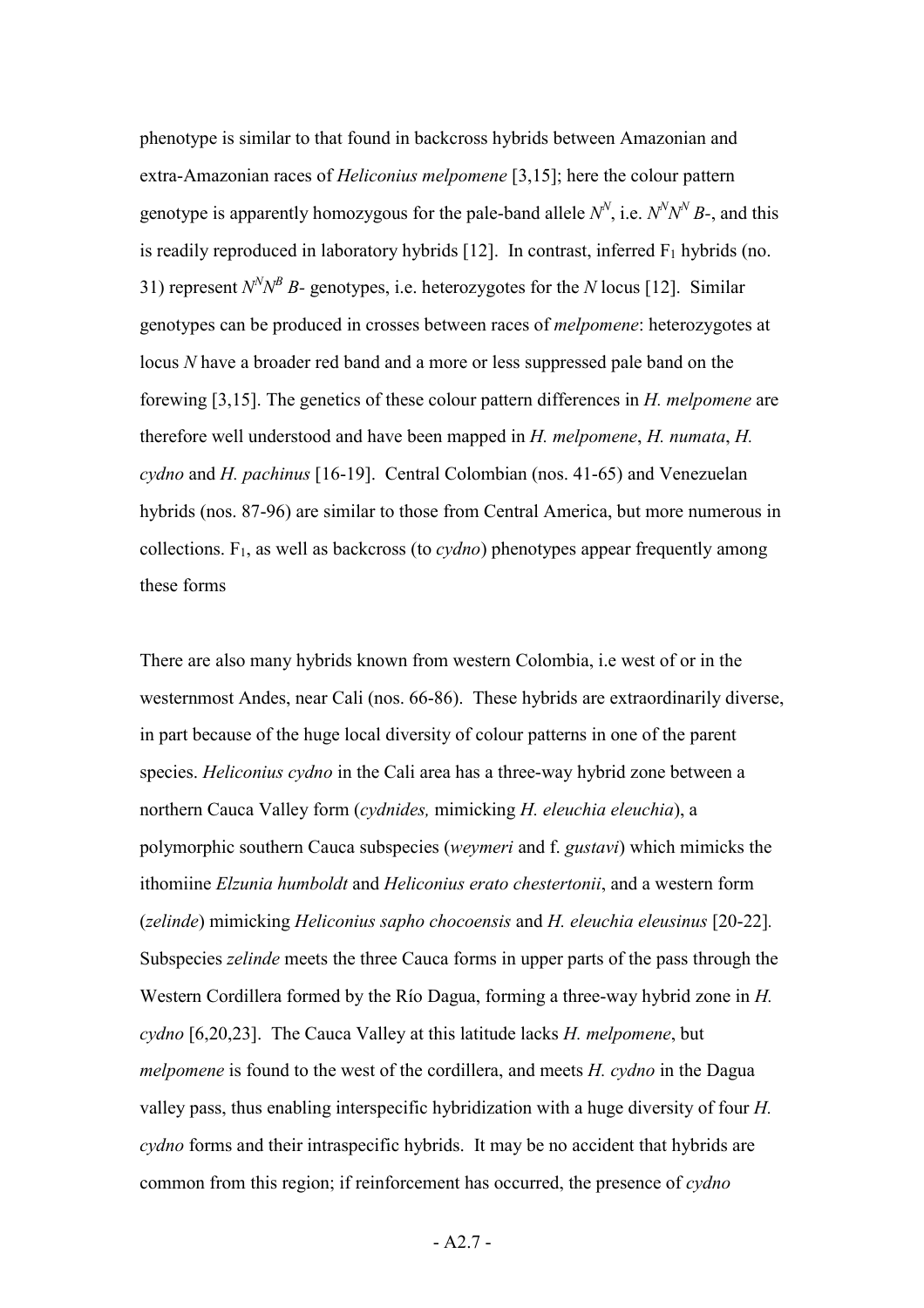genomes from outside the area of sympatry with melpomene may allow more frequent hybridization than would be the case for forms of *cydno* that are normally sympatric with *melpomene*. Most of these specimens are clearly hybrids, and include both  $F_1s$ and backcrosses. However nos. 57, 60-62, and 64-66 75, 78-80, and 82-84 can easily be confused with pure *H. c. weymeri*. We consider them interspecific hybrids (backcrosses to *cydno*), because they display two traits that could only have come from *H. melpomene vulcanus*: a thinner yellow hindwing bar than found in *H. c. weymeri* or *H. c. gustavi* (nos. 75, 80), and heavier expression of this bar on the underside (nos. 79, 84) or, more convincingly, a combination of both traits (nos. 78, 82, 83). Both these traits are characteristic of *H. melpomene vulcanus* from W. Colombia. Laboratory crosses have reproduced these effects (M. Linares, unpub.).

Hybrids also seem relatively frequent in the lowlands and foothills of the western Andes in Ecuador (nos. 33-40), where *H. cydno alithea* is polymorphic, with a white form mimicking *H. sapho candidus* and a yellow form mimicking *H. eleuchia primularis* [24]. Some of these are clear  $F_1$  phenotypes (nos. 34-35), but the rest are morphologically closer to *melpomene*, and we presume them to be backcrosses. None of the backcrosses to *melpomene* have the brown underside markings of *cydno*, but they have a number of other features almost certainly caused by introgression from *cydno*. These are: very strong white (or yellow) markings proximal to the red forewing band (nos. 33-37, 39, 40), yellowness of these marks (marks are always white in W. Ecuadorean *H. m. cythera*, but yellow in the yellow form of *H. cydno*) (no. 33)*,* broadened hindwing marginal bands (no. 33), strong white or submarginal spotting on the forewing (nos. 33, 39, 40), and strong reduction of the underside yellow hindwing bar (no. 33), in some cases to a "shadow" (nos. 37, 38).

The remaining specimen in this group is no. 97. This was collected at a well-known locality for *H. heurippa* (itself a stable species probably deriving originally from a *H*. *cydno* x *melpomene* hybridization [9]) as well as for *H. m. melpomene*. Laboratory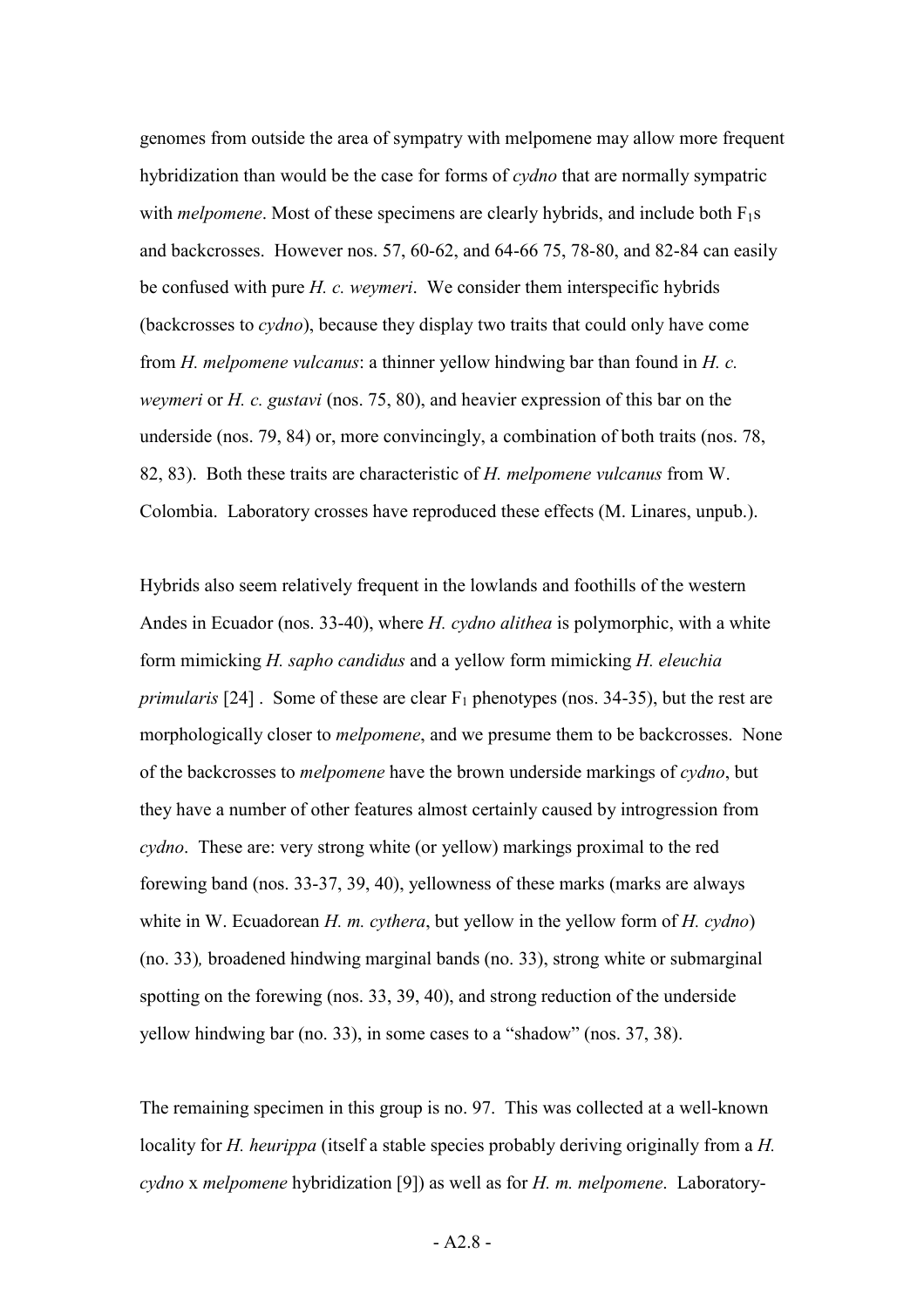reared F1 hybrids between these species look extremely similar to red-banded *H. melpomene melpomene* (Linares, unpub.). See also hybrid no. 92, which is between *H. cydno cordula* (similar in its yellow marks to *H. heurippa*) and *H. m. melpomene*: the similarity of no. 92, which has only a faint smear of yellow on the upperside, to pure *melpomene melpomene* shows how difficult it can be to detect this kind of hybrid. The abundance of yellow on no. 97 thus suggests that the specimen is the result of a backcross to *heurippa*. Once again, hybrids produced in the laboratory confirm the possibility of hybridization and expected phenotypes (M. Linares, unpub.).

The hybrids between the Pacific *H. pachinus* and the Atlantic *H. cydno galanthus* (98- 100) were found in the region of a low pass in the mountains connecting the lowland coastal areas. The broadly blocked underside brown markings are characteristic of some hybrids between *melpomene* and *cydno* (e.g. nos. 69, 73, 81). When inbred, *Heliconius cydno* from this region produced phenotypes never before seen in the wild, having a broad looping white hindwing bar in the full region of the hindwing normally occupied by the underside brown markings, on both upper and underside (not illustrated – L. Gilbert, pers. comm.). These phenotypes (no. 98-99) are interpreted as due to expression of the submarginal pale bar from *pachinus* on a *cydno* genetic background, and can be reproduced in laboratory crosses [8].

Natural hybridization within the *melpomene*/*cydno* group can rarely be confirmed using molecular markers, although good molecular evidence for introgression between the species now exists in Costa Rica and Panama [13,14]. The rarity of natural hybrids normally makes collecting fresh hybrid material difficult. However, in one unusual site at San Cristobal, Venezuela, hybrids form about 8% of the population ([9]; Additional File 1). Microsatellite markers suggest that most of the hybrid phenotypes are late-generation backcrosses, but the normally distinct mtDNA markers are found in the "wrong" species, at this site only [9].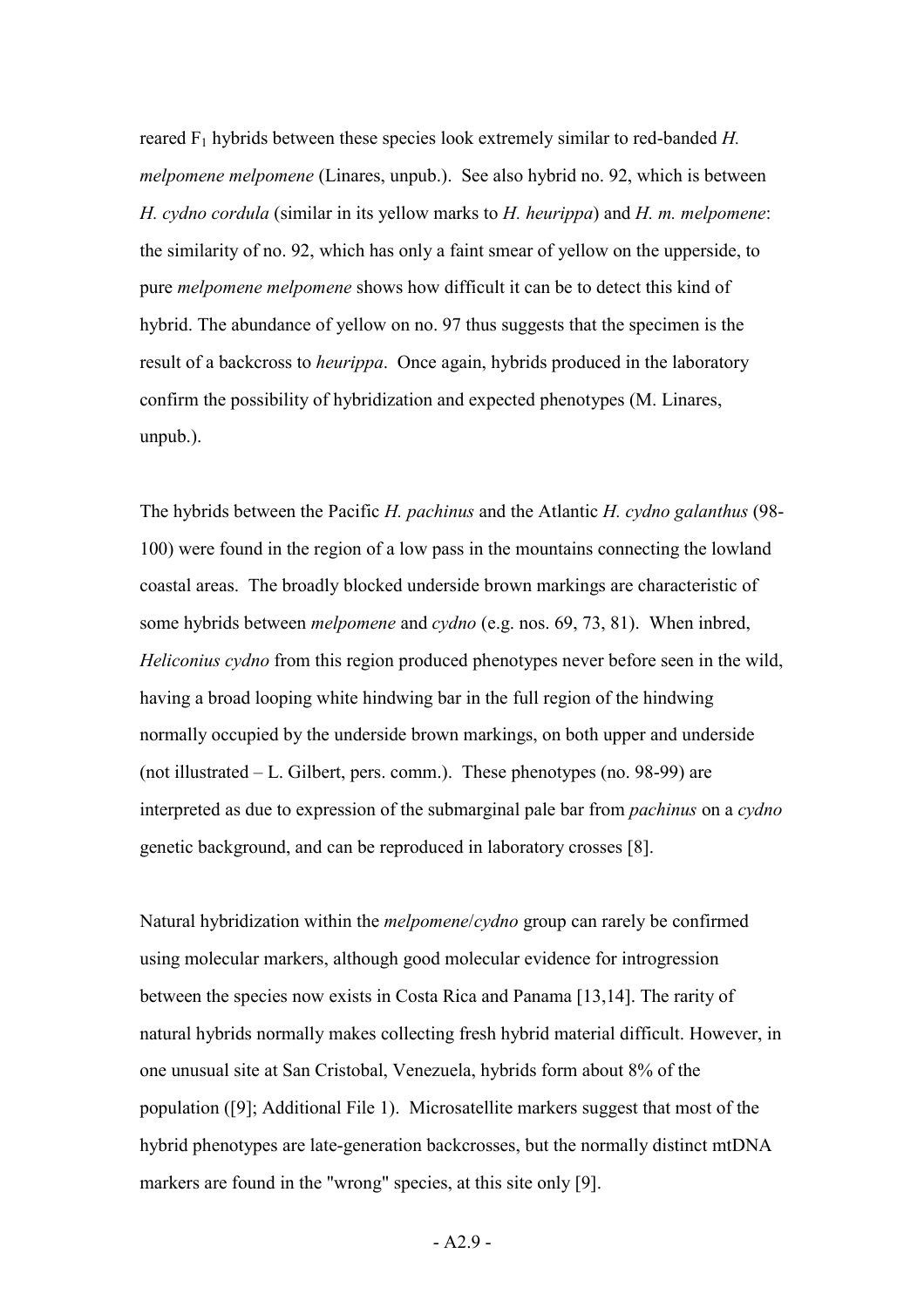Although *Heliconius cydno* x *H. melpomene* hybrids are the commonest of any pair of species, they are still normally extremely rare. If we exclude the San Cristobal site mentioned above, in spite of our having collected, marked and recaptured many thousands of individual *Heliconius*, we have not ourselves found any natural F1 hybrids between the two species. In published population studies, Smiley (1978) marked 135 *cydno* and 61 *melpomene* in the OTS field station of La Selva, on the Atlantic slopes of Costa Rica. Work in the late 1970s and early 1980s in the Osa Peninsula led to marking of 873 *H.* (*cydno*) *pachinus* and 249 *H. melpomene* (Gilbert, 1991). Kapan's study of *H. cydno* polymorphism in W. Ecuador [24] led to the marking of 2513 *cydno* and 90 *melpomene*, as well as two backcross hybrids most easily confusable with *melpomene* (nos. 39-40). Overall, these field studies have therefore scanned 3521 *cydno*/*pachinus* and 400 *melpomene* from zones of sympatry, and only two hybrids have resulted. The fraction of hybrids in natural sympatric populations is therefore of the order of 0.05%. Because Kapan [24] concentrated his efforts in habitats more suitable for *H. cydno*, it is probable that the frequency of hybrids may be somewhat higher in areas of 50:50 overlap.

#### **Hybrids among species in the** *Heliconius erato* **group (hybrid nos. 101-157)**

Hybrids between *H. erato* and *H. himera* have been extensively studied [5,25-30]. *Heliconius himera* is the sister taxon to *H. erato*, and its distribution in dry forest of the Huancabamba depression of northern Ecuador and southern Peru abuts with that of *H. erato*, which occurs in Ecuador both west and east of the Andes, and also east of the Andes in Peru. 57 hybrids are known from all three contact zones: in W. Ecuador with *H. erato cyrbia*, in the lower Marañon of E. Peru with *H. e. lativitta*, and in the upper Río Mayo drainage with *H. e. favorinus*. In spite of the existence of these parapatric zones of contact, comparable to the hybrid zones between geographic races of *H. erato*, we regard *H. himera* operationally as a separate species because hybrids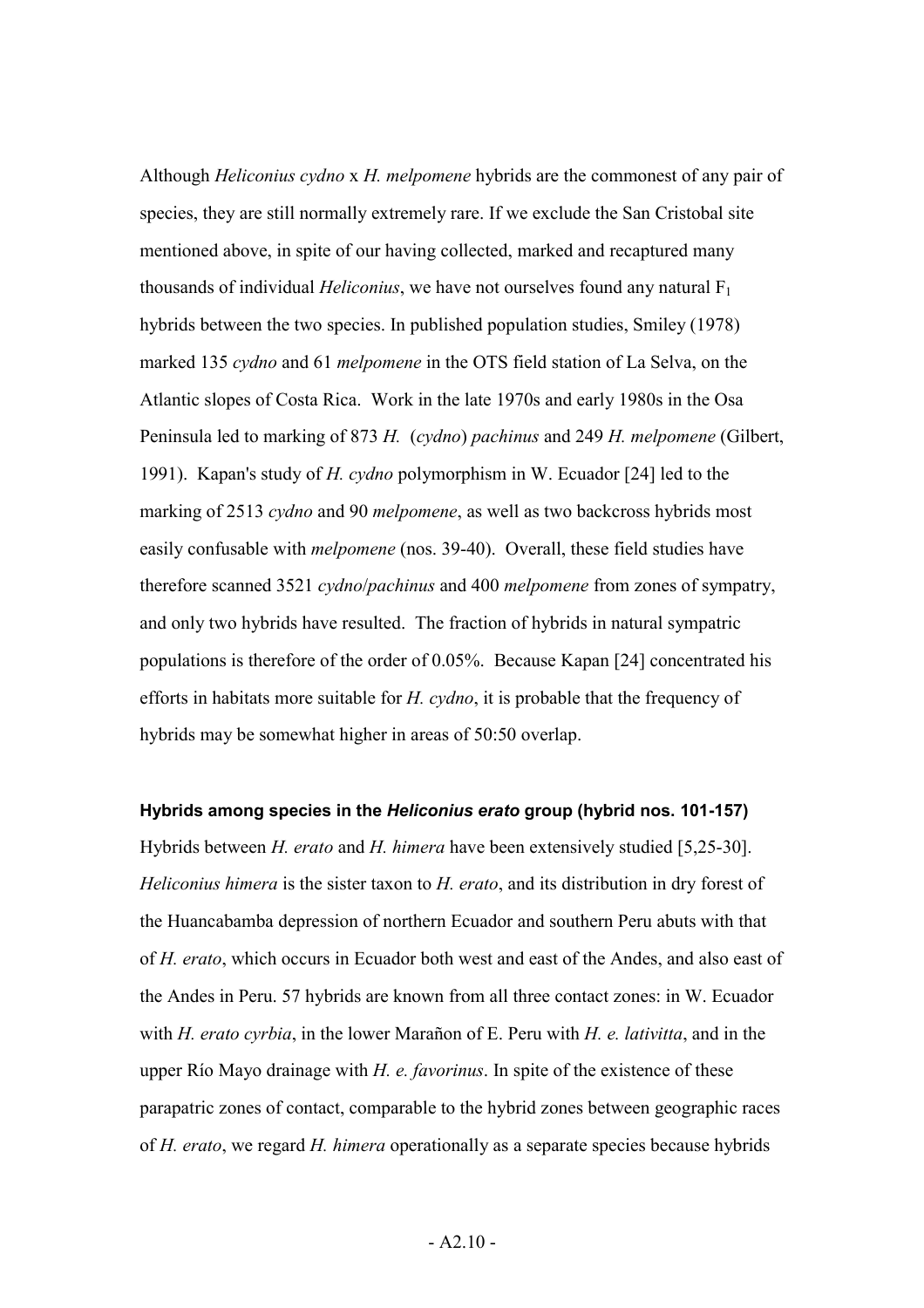are always rare compared with the parental forms, unlike in the more classic hybrid zones where *H. erato* subspecies meet [5].

The best studied hybrid zone is that in W. Ecuador with *H. e. cyrbia*. We know of 52 hybrid specimens from this area (Table 1, nos. 101-152; see also [25,27,30]). Hybrids in the centre of the narrow hybrid zone make up  $\sim$ 10% of the combined population of the two species, about evenly split between  $F_1s$  and backcross phenotypes, the remaining 90% being parental [30]. Mitochondrial DNA and allozyme differences are retained in most "pure" individuals from the hybrid zone: the lack of morphological intergradation is paralleled by only occasional introgression throughout large portions of the genome [28]. Crosses in the laboratory occur in both directions, and the viability and fertility of hybrids is indistinguishable from that of parental species [29]. Natural hybrids are readily recreated in the laboratory, and the genetics of the colour pattern differences between the two species is known and has been mapped [31-33]. Instead, the absence of a randomly-mating hybrid swarm in the centre of the hybrid zone must be due to two major groups of factors. Firstly, strong mate choice expressed in both laboratory [29] and field [30] ensures that mating is 92-95% assortative. Secondly, there is as yet unidentified ecological selection against hybrids, presumably a mixture of predation on rare hybrids with poor warning signals, and environmental selection due to temperature and humidity [29,30,34].

The Peruvian hybrid zones between *H. himera* and the other two races of *erato* are much less well studied: only 5 hybrids are known (nos. 153-157). However both zones have been visited by JM. Hybridization between *H. himera* and *H. e. favorinus* occurs in wet habitat at about 1600m near Rodriguez de Mendoza  $(6^{\circ}24^{\circ}S, 77^{\circ}29^{\circ}W)$ and Omia in the Río Huambo valley (whose waters eventually flow into the Río Huallaga via the Río Huallabamba). Rodriguez de Mendoza is accessible via a low mountain pass into the drier Río Marañon drainage near Chachapoyas, Amazonas (6<sup>°</sup>14' S, 77<sup>°</sup>52' W) where *H. himera* is abundant. *Heliconius himera* does not occur in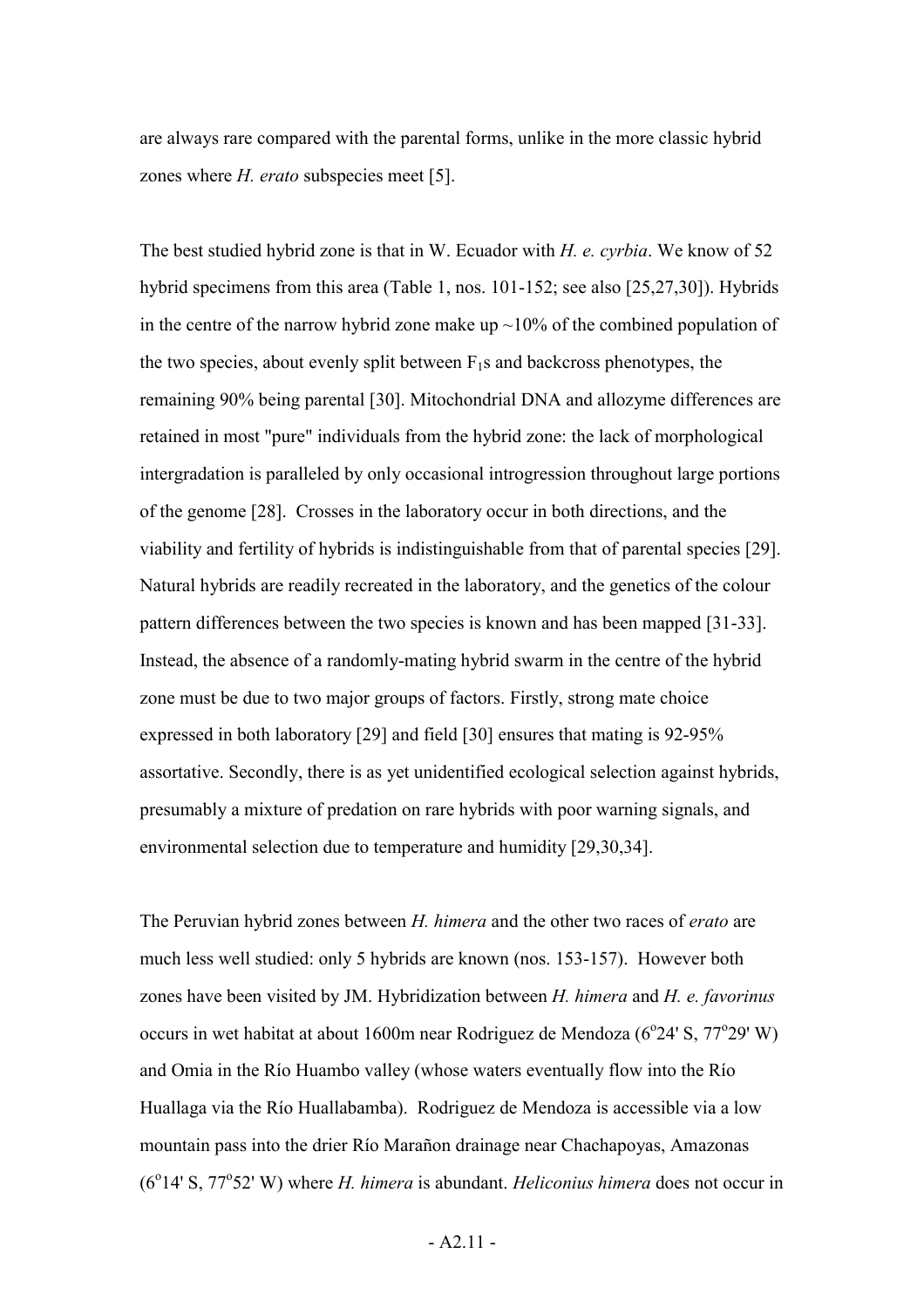the Rodriguez de Mendoza area, but individuals must occasionally fly over the 2100m pass (approx. 6<sup>o</sup>24' S, 77<sup>o</sup>37' W) into the Río Huambo valley, where *H. e. favorinus* is common. Four hybrids are known, of which one (no. 153) is almost certainly an  $F_1$ ; the rest are backcrosses to *H. erato* (nos. 154-156); this is the expected direction of backcross given that no parental *H. himera* have been found in this area. The frequency of hybrids again appears low; J.M. found only one hybrid (caught by a small boy in a hat) along with 10 *H. erato favorinus* from the region. In contrast, only one male hybrid (no. 157) is known from where the Río Marañon valley emerges from the Andes, downriver from Bagua, Amazonas. This hybrid is, judging from existing laboratory crosses with *erato* and *himera* [31,33], an F<sub>1</sub>. Hybrid frequencies must again be low: a collection in 1984-1986 of 7 *erato lativitta* and 77 *himera* from within 20 km of the overlap revealed no hybrids, even though individuals of parental species were found at the same sites [26].

Only one putative hybrid, presumably an F1, is known between *H. erato* and *H. charithonia*, from southern Mexico (no. 158). This form was previously recorded as an aberration of *H. erato* [35]. The expression of the narrow split yellow forewing band shape is more prominent on the underside than on the upperside; this feature is also true of heterozygotes of the gene *Sd* in many interracial crosses between Amazonian yellow-banded and extra-Amazonian red-banded *H. erato.* In interracial crosses, the *Sd* gene also reduces the expression of the yellow hindwing bar of *erato* [3,15], again as seen here. However, no geographic races of *H. erato* exist with yellow band shapes approaching those of hybrid no. 158 anywhere near Mexico; the nearest yellow-banded *erato* populations are in the Amazon basin. The shape of the band on the underside clearly indicates that it must come from *charithonia*. Both *erato* and *charithonia* are extremely abundant in Mexico. Two other features that suggest *charithonia* as the other parent are the undulate hindwing margin and the generally elongated wing shape.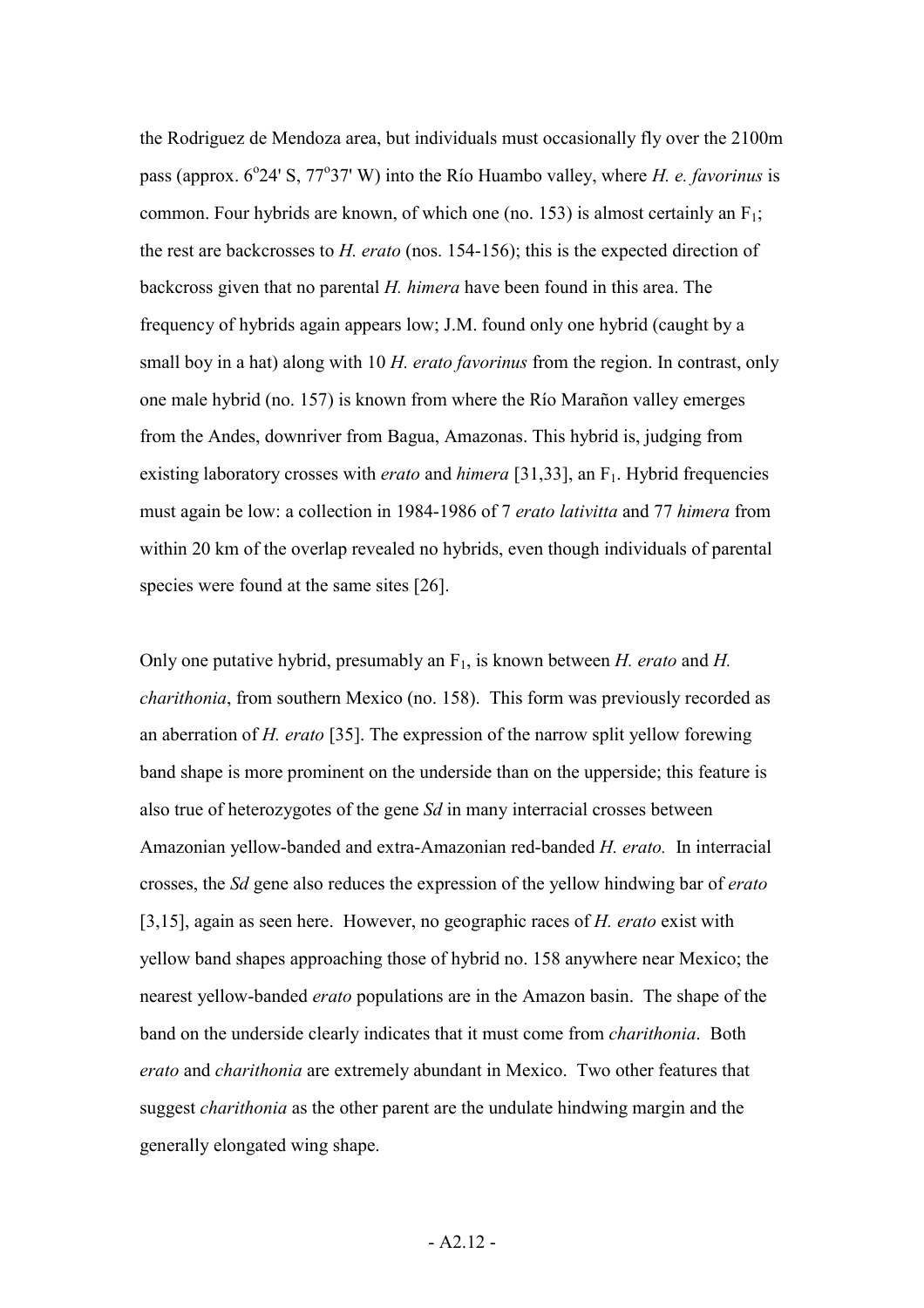Evidence for hybridization between *H. charithonia* and *H. peruvianus* (159) is still scanty [36]. These two species were until recently recognized as geographic races of a single species, *H. charithonia*. However, *H. charithonia* is quite homogeneous both in allozymes and mtDNA sequence throughout its range from N. Peru to Central America, Florida and the Caribbean; and strongly divergent from *H. peruvianus* [36]. The two forms are predominantly parapatric: *H. peruvianus* is a Müllerian mimic of *Elzunia pavonii* and is restricted with its co-mimic to drier parts of W. Ecuador, S. Ecuador and N. Peru, while *H. charithonia* is found in wetter parts of the same region, and is widespread in N.E. Ecuador, N. into Central America, as well as on the Eastern slopes of the Andes from N. Peru Northwards. Thus *H. peruvianus* is closely analogous in its restricted dry forest distribution, with respect to *H. charithonia*, as *H. himera* is to *H. erato*. However, there are differences, and *H. peruvianus* is sympatric with *H. erato* in many areas of W. Ecuador, while *H. charithonia* overlaps with *H. himera* in N.E. Peru. We regard *H. peruvianus* operationally as a separate species from *charithonia* because of overlap or near-overlap with little hybridization, as in *himera* versus *erato*. Hybrids between this pair of species are unusual: no museum specimens of morphological intermediates are known, nor are there any laboratory studies confirming their possibility. The only evidence to date is from allozyme data on a single individual in an area of overlap [36]; since the hybrid appears phenotypically identical to *H. charithonia*, this individual must be the progeny of a backcross.

The final hybrids (nos. 160-161) are between *H. hecalesia* and a pair of geographic replacement forms: *H. hortense* from Mexico and Guatemala, and *H. clysonymus* from Costa Rica south to Peru. *Heliconius hortense* and *H. clysonymus* are normally recognized as separate species, and differ primarily in wing shape, although they have similar colour pattern and ecology. Both species are most abundant at 800m-1500m above sea level, and *H. clysonymus* is not known to be in contact with *H. hortense* across the lowland plains of central Nicaragua [37]. Molecular studies (Fig. 1) and the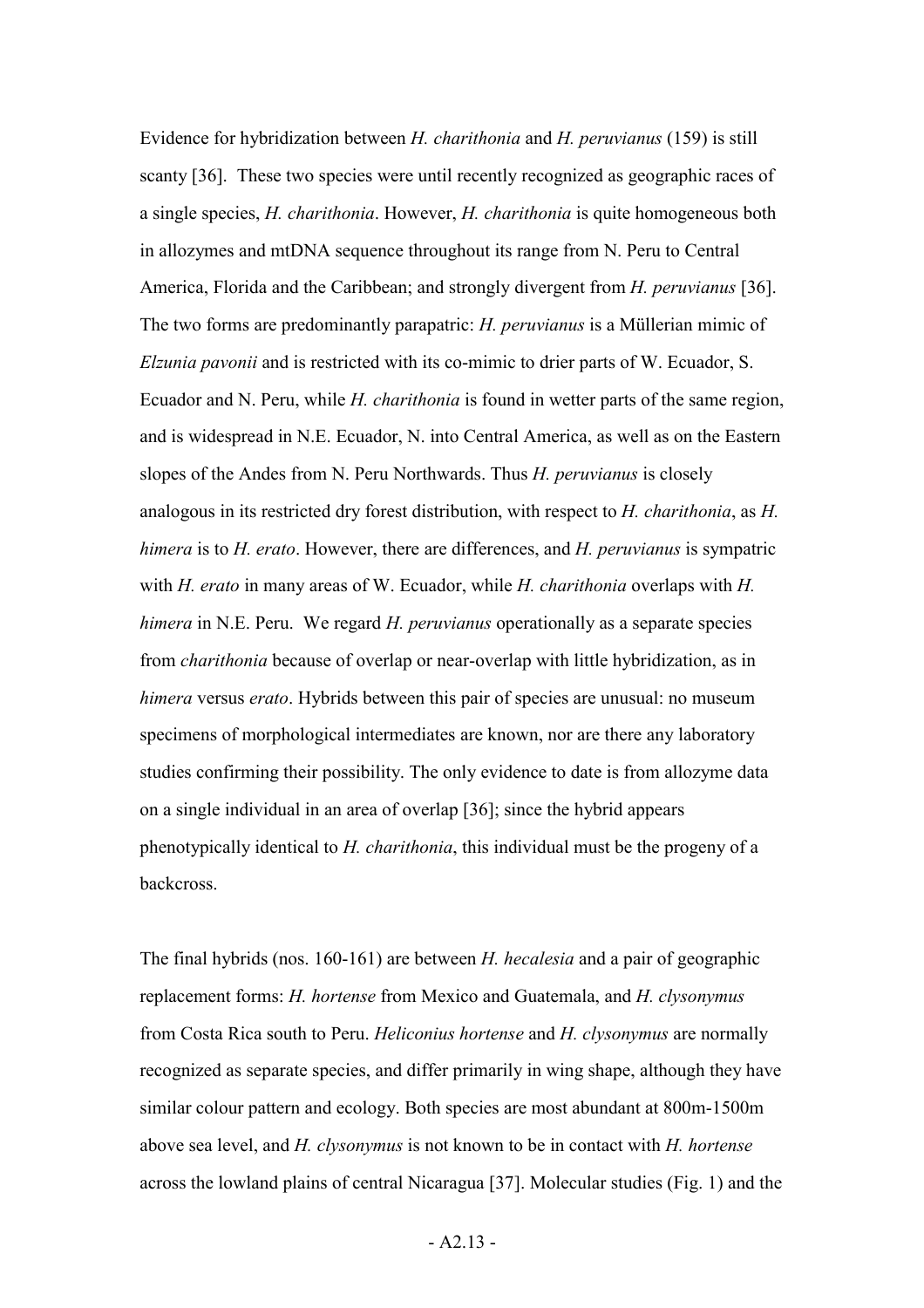presumably homologous colour patterns between the two species suggest that the two fall within the *H. erato* group, including *H. telesiphe* and *H. hecalesia*. Because *hecalesia* mimics *Tithorea* and other ithomiine models, while *hortense/clysonymus* have their own striking red-and-black, non-mimetic, but purely heliconiine colour pattern, specimens 160 and 161 are unmistakably hybrids of known parentage, even though supporting laboratory data does not yet exist.

### References

- 1. Brown KS: **An illustrated key to the silvaniform** *Heliconius* **(Lepidoptera: Nymphalidae) with descriptions of new subspecies.** *Trans Amer Entomol Soc* 1976, **102:** 373-484.
- 2. Beltrán M, Jiggins CD, Brower AVZ, Bermingham E, Mallet J: **Do pollen feeding and pupal-mating have a single origin in** *Heliconius***? Inferences from multilocus sequence data.** *Biol J Linn Soc* 2007, **xxx:** 000.
- 3. Sheppard PM, Turner JRG, Brown KS, Benson WW, Singer MC: **Genetics and the evolution of muellerian mimicry in** *Heliconius* **butterflies.** *Philosophical Transactions of the Royal Society of London Series B- Biological Sciences* 1985, **308:** 433-613.
- 4. Gilbert LE: **The biology of butterfly communities.** In *The Biology of Butterflies*. Edited by Vane-Wright RI. London: Academic Press; 1984:41-54.
- 5. Mallet J, McMillan WO, Jiggins CD: **Mimicry and warning color at the boundary between races and species.** In *Endless Forms: Species and Speciation*. Edited by Howard DJ. New York: Oxford Univ. Press; 1998:390- 403.
- 6. Linares M: *Adaptive microevolution through hybridization and biotic destruction in the neotropics.* University of Texas at Austin; 1989. Ph.D.
- 7. Nijhout HF, Wray GA, Gilbert LE: **An analysis of the phenotypic effects of certain colour pattern genes in** *Heliconius* **(Lepidoptera: Nymphalidae).** *Biol J Linn Soc* 1990, **40:** 357-372.
- 8. Gilbert LE: **Adaptive novelty through introgression in** *Heliconius* **wing patterns: evidence for a shared genetic "toolbox" from synthetic hybrid zones and a theory of diversification.** In *Ecology and Evolution Taking Flight: Butterflies as Model Systems*. Edited by Boggs CL. Chicago: University of Chicago Press; 2003:281-318.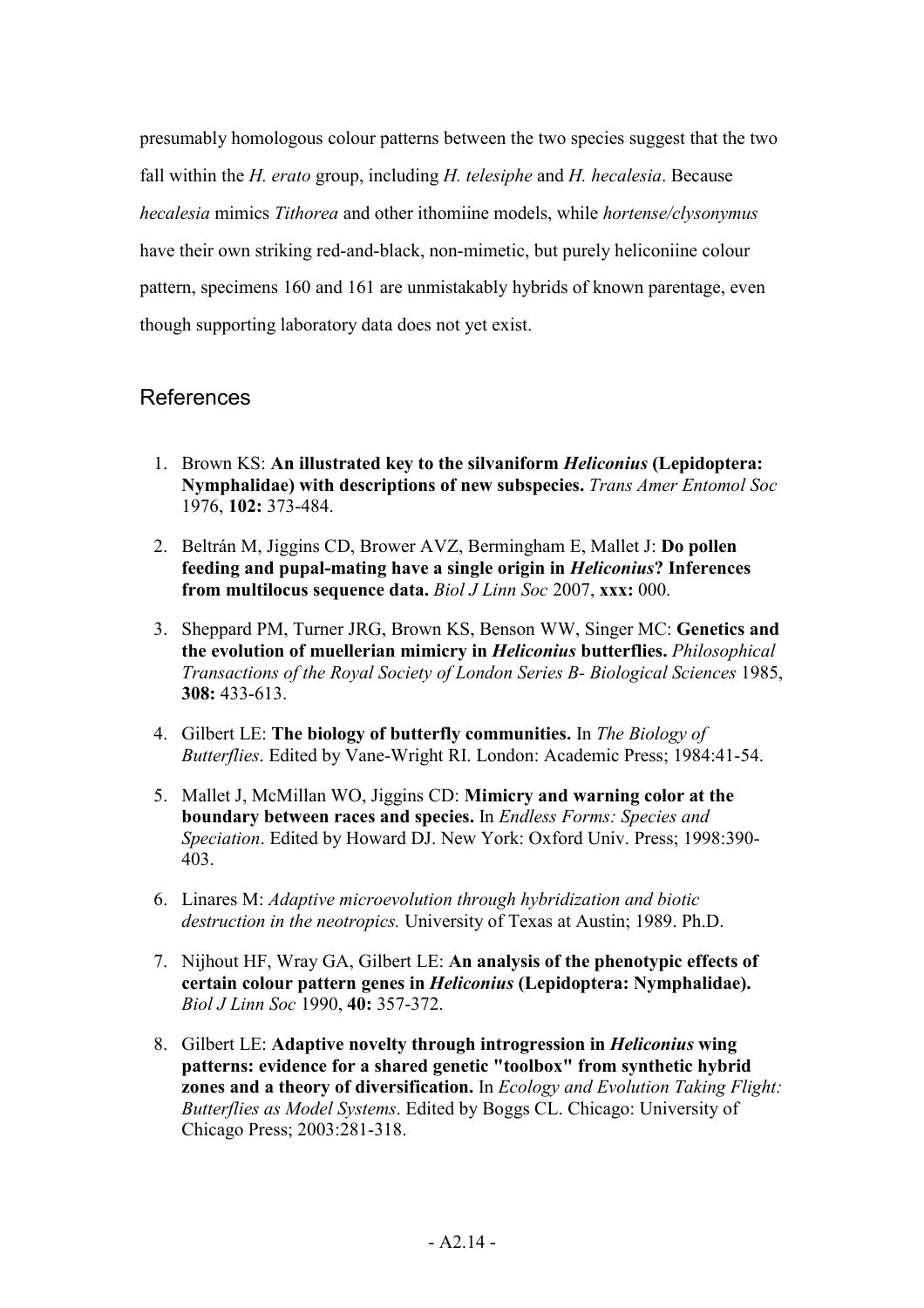- 9. Mavárez J, Salazar C, Bermingham E, Salcedo C, Jiggins CD, Linares M: **Speciation by hybridization in** *Heliconius* **butterflies.** *Nature* 2006, **441:** 868- 871.
- 10. Naisbit RE, Jiggins CD, Mallet J: **Disruptive sexual selection against hybrids contributes to speciation between** *Heliconius cydno* **and** *H. melpomene***.** *Proc Roy Soc Lond B* 2001, **268:** 1849-1854.
- 11. Naisbit RE, Jiggins CD, Linares M, Mallet J: **Hybrid sterility, Haldane's rule, and speciation** *Heliconius cydno* **and** *H. melpomene***.** *Genetics* 2002, **161:** 1517-1526.
- 12. Naisbit RE, Jiggins CD, Mallet J: **Mimicry: developmental genes that contribute to speciation.** *Evol Devel* 2003, **5:** 269-280.
- 13. Bull V, Beltrán M, Jiggins CD, McMillan WO, Bermingham E, Mallet J: **Polyphyly and gene flow between non-sibling** *Heliconius* **species.** *BMC Biol* 2006, **4:** 11.
- 14. Kronforst MR, Young LG, Blume LM, Gilbert LE: **Multilocus analysis of admixture and introgression among hybridizing** *Heliconius* **butterflies.** *Evolution* 2006, **60:** 1254-1268.
- 15. Mallet J: **The genetics of warning colour in Peruvian hybrid zones of**  *Heliconius erato* **and** *H. melpomene***.** *Proc Roy Soc Lond B* 1989, **236:** 163- 185.
- 16. Jiggins CD, Mavárez J, Beltrán M, McMillan WO, Johnston JS, Bermingham E: **A genetic linkage map of the mimetic butterfly,** *Heliconius melpomene***.** *Genetics* 2005, **171:** 557-570.
- 17. Joron M, Papa R, Beltrán M, Chamberlain N, Mavárez J, Baxter S *et al*.: **A conserved supergene locus controls colour pattern diversity in** *Heliconius* **butterflies.** *Public Library of Science - Biology* 2006, **4:** e303.
- 18. Kronforst MR, Young LG, Kapan DD, McNeely C, O'Neill RJ, Gilbert LE: **Linkage of butterfly mate preference and wing color preference cue at the genomic location of** *wingless***.** *Proc Natl Acad Sci , USA* 2006, **103:** 6575-6580.
- 19. Kronforst MR, Kapan DD, Gilbert LE: **Parallel genetic architecture of parallel adaptive radiations in mimetic** *Heliconius* **butterflies.** *Genetics* 2006, **174:** 535-539.
- 20. Linares M: **Origin of neotropical mimetic diversity from a three-way hybrid zone of** *Heliconius cydno* **butterflies.** In *Tropical Diversity and Systematics*. Edited by Ulrich H. Bonn: Zoologisches Forschunginstitut und Museum Alexander Koenig; 1997:93-108.
- 21. Linares M: **The ghost of mimicry past: laboratory reconstitution of an extinct butterfly 'race'.** *Heredity* 1997, **78:** 628-635.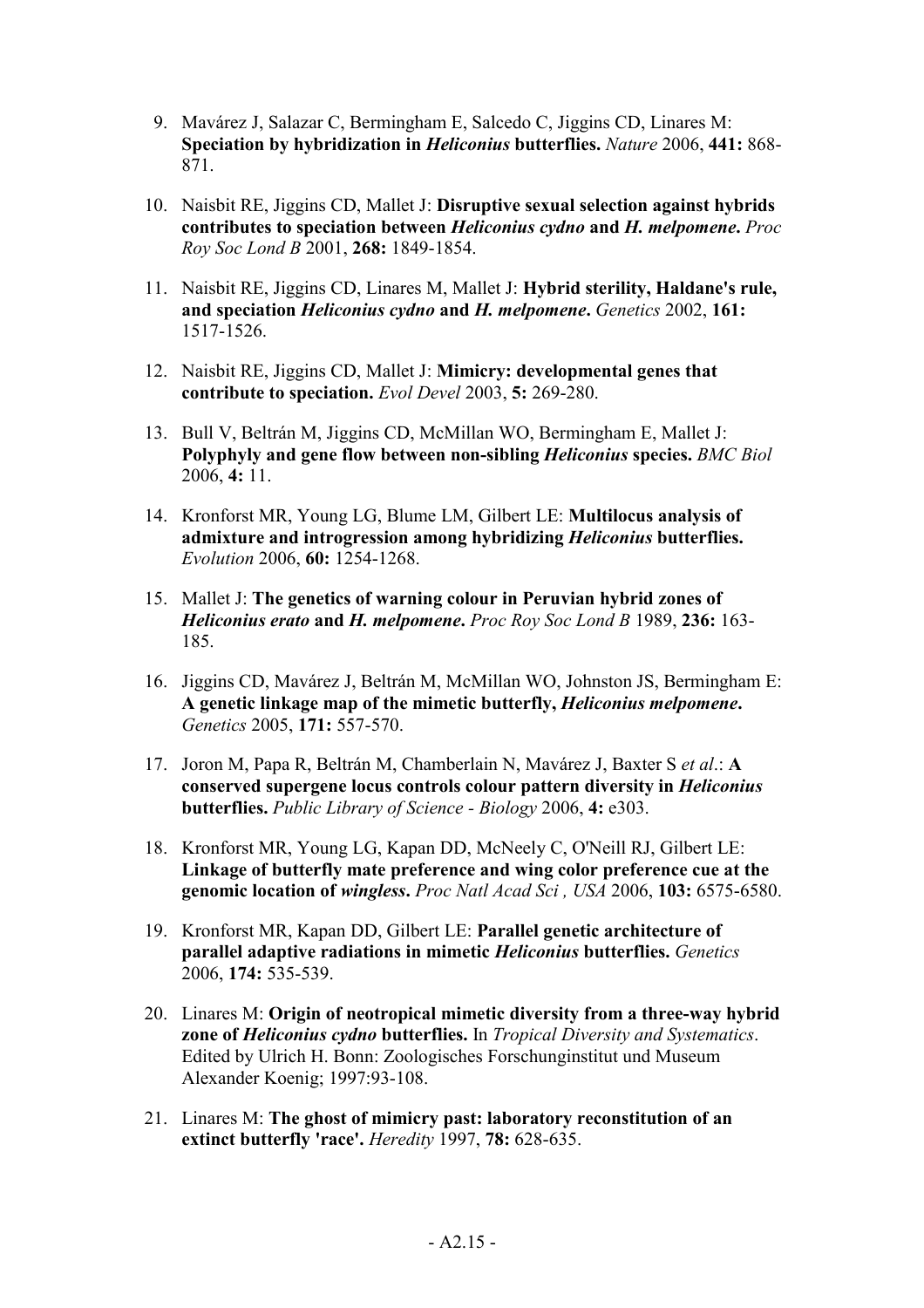- 22. Merchán HA, Jiggins CD, Linares M: **A narrow** *Heliconius cydno* **(Nymphalidae; Heliconiini) hybrid zone with differences in morph sex ratios.** *Biotropica* 2004, **37:** 119-128.
- 23. Constantino LM, Salazar JA: **Natural hybridization of** *Heliconius cydno* **Doubleday from Western Colombia (Lepidoptera: Nymphalidae: Heliconiinae).** *Bol Cient Mus Hist Nat Univ Caldas* 1998, **2:** 41-45.
- 24. Kapan DD: **Three-butterfly system provides a field test of Müllerian mimicry.** *Nature* 2001, **409:** 338-340.
- 25. Descimon H, Mast de Maeght J: **Semispecies relationships between**  *Heliconius erato cyrbia* **Godt. and** *H. himera* **Hew. in southwestern Ecuador.** *J Res Lepid* 1984, **22:** 229-239.
- 26. Mallet J: **Speciation, raciation, and color pattern evolution in** *Heliconius* **butterflies: evidence from hybrid zones.** In *Hybrid Zones and the Evolutionary Process*. Edited by Harrison RG. New York: Oxford University Press; 1993:226-260.
- 27. Jiggins CD, McMillan WO, Neukirchen W, Mallet J: **What can hybrid zones tell us about speciation? The case of** *Heliconius erato* **and** *H. himera* **(Lepidoptera: Nymphalidae).** *Biol J Linn Soc* 1996, **59:** 221-242.
- 28. Jiggins CD, McMillan WO, King P, Mallet J: **The maintenance of species differences across a** *Heliconius* **hybrid zone.** *Heredity* 1997, **79:** 495-505.
- 29. McMillan WO, Jiggins CD, Mallet J: **What initiates speciation in passion-vine butterflies?** *Proc Natl Acad Sci , USA* 1997, **94:** 8628-8633.
- 30. Mallet J, McMillan WO, Jiggins CD: **Estimating the mating behavior of a pair of hybridizing** *Heliconius* **species in the wild.** *Evolution* 1998, **52:** 503- 510.
- 31. Jiggins CD, McMillan WO: **The genetic basis of an adaptive radiation: warning colour in two** *Heliconius* **species.** *Proc Roy Soc Lond B* 1997, **264:** 1167-1175.
- 32. Tobler A, Kapan DD, Flanagan NS, Gonzalez C, Peterson E, Jiggins CD *et al*.: **First-generation linkage map of the warningly colored butterfly** *Heliconius erato***.** *Heredity* 2005, **94:** 408-417.
- 33. Kapan DD, Flanagan NS, Tobler A, Papa R, Reed RD, cevedo Gonzalez J *et al*.: **Localization of Müllerian mimicry genes on a dense linkage map of**  *Heliconius erato***.** *Genetics* 2006, **173:** 735-757.
- 34. Davison A, McMillan WO, Griffin AS, Jiggins CD, Mallet JLB: **Behavioural and physiological adaptation between two parapatric** *Heliconius* **species (Lepidoptera: Nymphalidae).** *Biotropica* 1999, **31:** 661-668.
- 35. de la Maza R: *Mariposas Mexicanas*. México, D.F.: Fondo de Cultura Económica S.A. de C.V.; 1991.